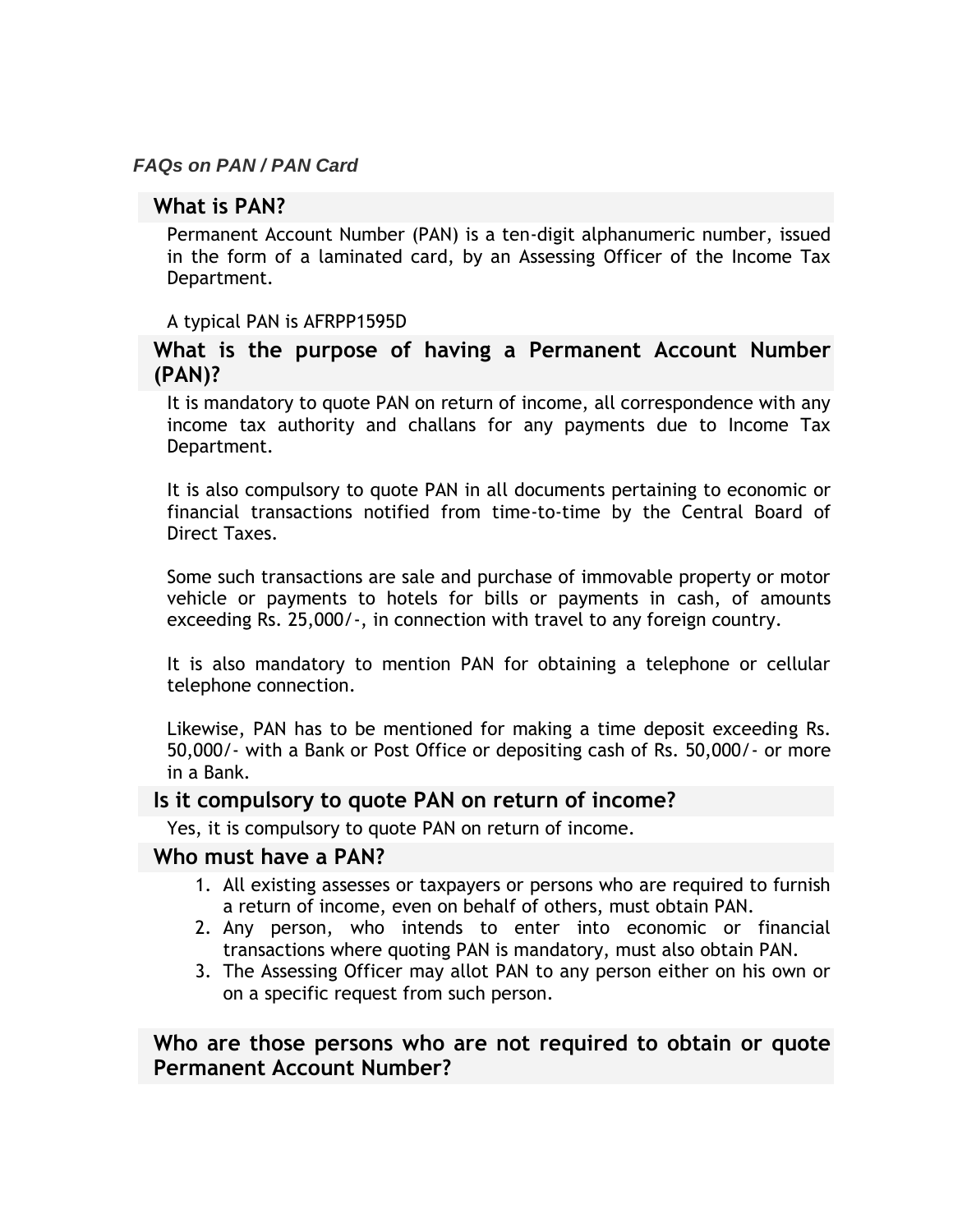The following categories of persons are not required to obtain or quote PAN:

- 1. Persons having only agricultural income and do not have any taxable income. Such persons will file a declaration (Form 61) in respect of transactions where quoting of PAN is mandatory;
- 2. Non-residents;
- 3. Central Government, State Governments and Consular Offices in transactions in which they are the payers.

# **Where do I apply for a PAN?**

In order to improve PAN related services, the Income Tax department has authorized UTI Technology Services Ltd (UTITSL) to set up and manage IT PAN Service Centers in all cities or towns where there is an Income Tax office. For convenience of PAN applicants in big cities, UTITSL has set up more than one IT PAN Service Center.

# **How do I find an IT PAN Service Center?**

The location of an IT PAN Service Center in any city may be obtained from the local Income Tax Office, any office of UTI/UTITSL or from the Income Tax department website ( [www.incometaxindia.gov.in\)](http://www.incometaxindia.gov.in/).

# **What services are provided by IT PAN Service Centers?**

IT PAN Service Centers supply new PAN application forms (Form 49A), assist the applicant in filling out the form, collect the filled form and issue an acknowledgement slip. After obtaining a PAN from the Income Tax department, UTITSL will print the PAN card and deliver it to the applicant.

# **What form is required to apply for a PAN? Can an application for PAN be made on plain paper?**

PAN applications can be made only on the *new Form 49A* which can be obtained from any IT PAN Service Center or you can also download the Form 49A from our website: [http://www.utitsl.co.in](http://www.utitsl.co.in/) 

# **Can an application for PAN be made using the old Form 49A?**

No, an application for a PAN can be made only on the new Form 49A revised by the Central Board of Direct Taxes on May 29, 2003.

# **What documents and information must accompany the application for Form 49A?**

Individual applicants will have to attach a recent, colour, photograph (Stamp Size: 3.5 cms x 2.5 cms); any document listed in Rule 114 must be supplied as proof of identity and address; and the designation and code of the applicable Assessing Officer of the Income Tax department must be noted on the Form 49A.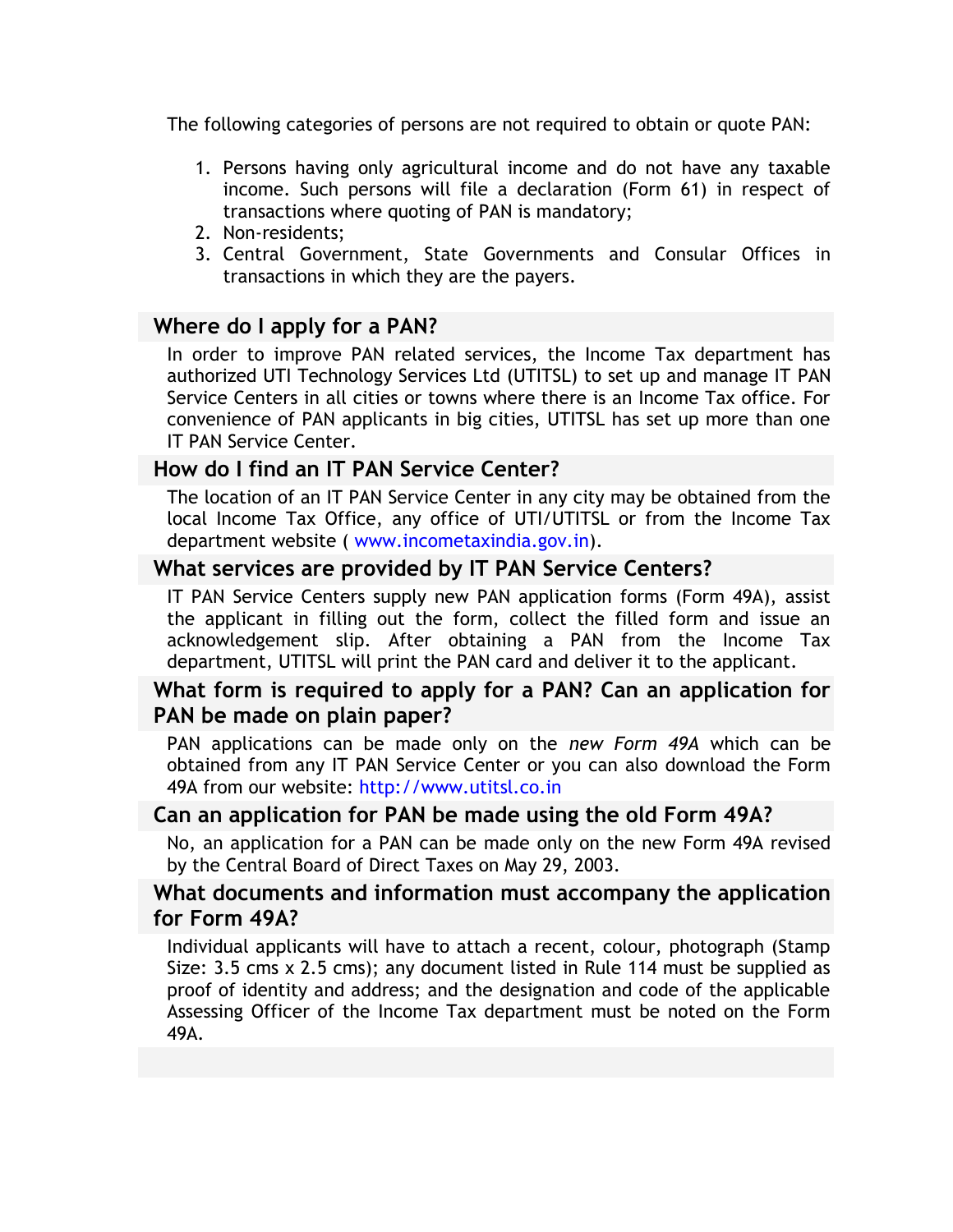# **How do I to find an Assessing Officer code?**

The Assessing Officer code may be obtained from the Income Tax Office where you submit your return of income. Applicants who have never filed a return of income may find an Assessing Officer code with the help of an IT PAN Service Center or jurisdictional Income Tax Office. In either scenario, the PAN application **must** state an Assessing Officer code, or your application cannot be processed.

#### **Is a photograph compulsory for making an application for PAN?**

A photograph is compulsory only in the case of individual applicants.

#### **What is the procedure for applicants who cannot sign?**

In such cases, the left hand thumb impression of the applicant should be affixed on Form 49A at the place meant for signatures and it must be attested by either a Magistrate, a Notary Public or a Gazetted Officer, with an official seal and stamp.

### **Is listing my father's name compulsory for all female applicants (including married/divorced/widow)?**

Yes, all female applicants, irrespective of marital status, must indicate their father's name on the PAN application.

#### **Is it compulsory to mention a telephone number on Form 49A?**

No, indicating your telephone number is not compulsory; however, it may enable faster processing of your application.

### **Who can apply on behalf of a non-resident, a minor, or an individual deemed mentally debilitated?**

Section 160 of IT Act, 1961 provides that a non-resident, a minor, or an individual deemed mentally debilitated may be represented by a Representative Assessor. In such cases, an application for a PAN will be made by the Representative Assessor.

#### **Can Form 49A be completed on a typewriter?**

Yes, but the letters should be typed in CAPITAL letters and should be clearly legible.

#### **What if I submit an incomplete Form 49A?**

Your application will not be processed if it is incomplete. Your local IT PAN Service Center can assist applicants with any queries they may have.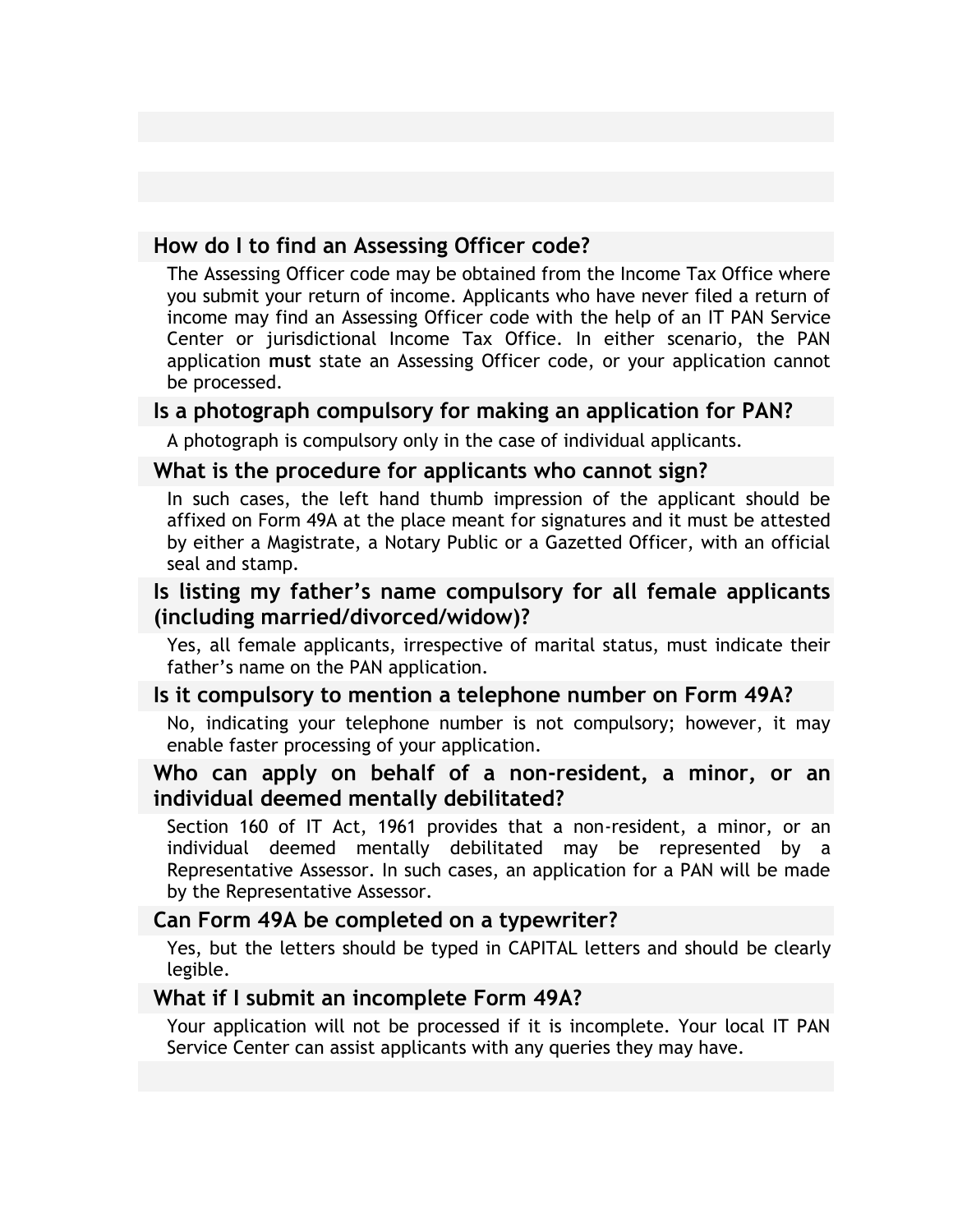# **Do you need to apply for a new PAN when you move from one city to another?**

A Permanent Account Number (PAN), as the name suggests, is a permanent number and does not change; however, you must notify your nearest IT PAN Service Center of an address change to ensure they have your most current information.

#### **Can a person obtain or use more than one PAN?**

No, obtaining or possessing more than one PAN is against the law.

### **Are PAN cards issued prior to** *July 1, 2003* **still valid?**

Yes, all PAN cards issued by the Department will remain valid. All persons who have been issued a PAN need not apply again.

### **The Income Tax Department has issued me a PAN card; can I obtain a new tamper proof PAN card?**

In order to obtain the new tamper proof PAN card you must submit a CSF at your local IT PAN Service Center. You need to indicate your existing PAN on the form and surrender your old PAN card.

### **I have applied for a PAN and received my PAN number but have not received the actual PAN Card?**

Apply afresh in CSF at any IT PAN Service Center quoting the PAN allotted to you.

# **I have applied for PAN but have not received any communication from the Income Tax Department?**

In case you applied prior to notification of new form 49A on 29.5.2003 but have not received the PAN, you will have to apply afresh CSF at any IT PAN Service Center.

#### **How will my PAN card be delivered to me?**

UTITSL will ensure delivery of your PAN card by mail at the address indicated by you in form 49A.

### **Who can I contact for inquiries regarding PAN applications submitted after** *July 1, 2003***?**